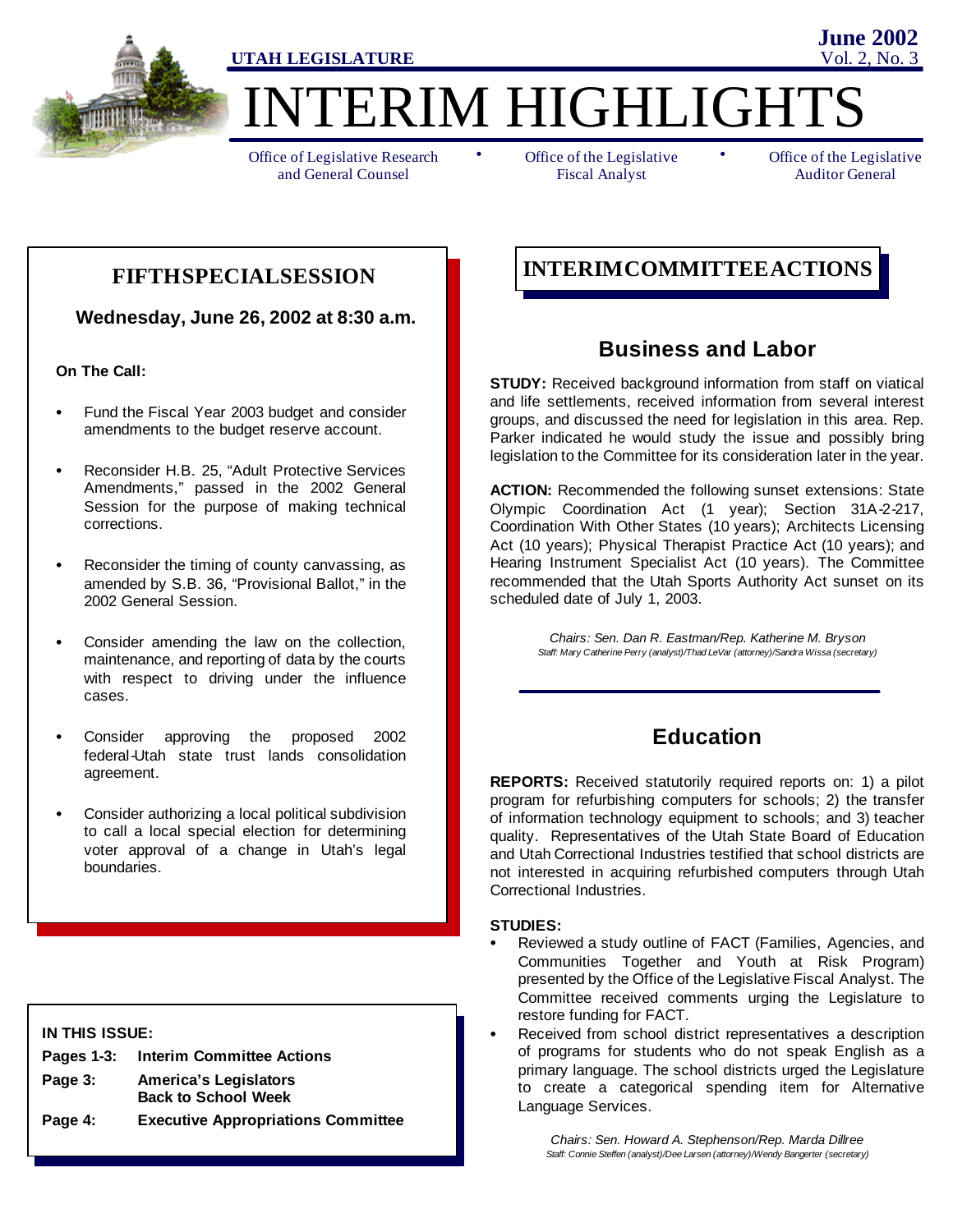## **Government Operations**

**REPORT:** Received a report regarding the publication of state organization charts.

### **ACTIONS:**

- Directed staff to draft legislation repealing certain sections of Title 39 and requiring consultation between the State Armory Board and the Legislature prior to certain transactions.
- Directed staff to draft legislation to recodify the structure and duties of the Governor's Office of Planning and Budget.
- Recommended draft legislation "Local Special Election Amendments" for the 5th Special Session.
- Recommended draft legislation "Canvass for Provisional Ballot" for the 5th Special Session.

*Chairs: Sen. John W. Hickman/Rep. Craig W. Buttars Staff: John Cannon (analyst)/John Fellows (attorney)/Cassandra Bauman (secretary)*

## **Health and Human Services**

**STUDY:** Considered a proposal by the Utah Oral Health Coalition to improve the oral health status of Medicaid clients by establishing a program for early intervention and education, implementing a case management program, and increasing reimbursement to providers.

**REPORT:** Received a report from the Department of Health on the implementation of the new Primary Care Network Medicaid waiver approved earlier this year. The waiver will provide primary and preventive health care coverage for approximately 25,000 uninsured individuals, including 9,000 persons currently served by the Utah Medical Assistance Program.

> *Chairs: Sen. Terry R. Spencer/Rep. Carl R. Saunders Staff: Mark Andrews (analyst)/Catherine Dupont (attorney)/Alicia Laughlin (secretary)*

## **Judiciary**

#### **REPORTS:**

- Received a report from the Administrative Office of the Courts regarding the collection and maintenance of DUI related data elements.
- Received a progress report from the Utah Supreme Court's committee on the unauthorized practice of law and received information from the Utah State Bar and Rep. Steve Urquhart regarding the practice of law without a license.

*Chairs: Sen. David L. Gladwell/Rep. Glenn L. Way Staff: Jerry Howe (analyst)/Esther Chelsea-McCarty (attorney)/Glenda Whitney (secretary)*

## **Law Enforcement and Criminal Justice**

**STUDY:** Received information from the Department of Public Safety, the FBI, and the Ogden City Police Department regarding the currently identified domestic and international terrorist groups, the improved coordination between state and federal law enforcement agencies, and suggested legislative action to assist these agencies in preventing and responding to acts of terrorism.

*Continued*

**Law Enforcement and Criminal Justice** -- *Continued*

**REPORT:** Received a report from the Department of Corrections regarding the reduction in recidivism and the cost savings resulting from the new Re-entry Initiative program, which helps prison inmates successfully transition back into the community.

*Chairs: Sen. D. Chris Buttars/Rep. DeMar "Bud" Bowman Staff: Chyleen Arbon (analyst)/Susan Creager Allred (attorney)/Alicia Laughlin (secretary)*

## **Natural Resources, Agriculture, and Environment**

#### **STUDIES:**

- Received a report from the Division of Water Rights on its statutory responsibilities to provide public notice regarding water rights. The Committee discussed ways to minimize advertising costs while providing adequate notice. The Committee requested that legislation be presented at a future meeting.
- Considered a change to Subsection  $23-19-1(2)(a)$  which prohibits certificates of registration issued by the Board of Wildlife Resources and held by the owner of a controlled or prohibited animal from being assigned or transferred upon the death of the certificate holder.
- Received a report from Governor Leavitt and the School and Institutional Trust Lands Administration (SITLA) on a proposed exchange of land and mineral interests between SITLA and the federal government. The Committee reviewed a House Joint Resolution, "Resolution Approving Federal-Utah State Trust Lands Consolidation Agreement," which provides legislative approval for the proposed land exchange.

#### **REPORTS:**

- Received a report from the Utah Department of Agriculture and Food and the U.S. Department of Agriculture on drought conditions in Utah and potential federal drought assistance.
- Received a report from the Department of Agriculture and Food on the efforts of the state and federal governments to manage the cricket and grasshopper infestation in Utah.

*Chairs: Sen. Parley G. Hellewell/Rep. Bradley T. Johnson Staff: Brian Allred (analyst)/Jeanenne Larson (attorney)/Joy Miller (secretary)*

## **Political Subdivisions**

**STUDY:** Received information from stakeholders about whether to change the scope of moderate income housing plan requirements imposed on cities.

#### **ACTIONS:**

- Voted to recreate the Special Districts Subcommittee to continue efforts to rewrite Title 17A relating to special districts.
- Requested the Department of Environmental Quality to meet with interested parties and bring back recommendations to the Committee in October regarding local planning for source protection of drinking water and surface waters. The Committee requested that the workgroup focus on solutions of a voluntary nature rather than a regulatory nature.

*Chairs: Sen. Carlene M. Walker/Rep. David L. Hogue Staff: Joseph Wade (analyst)/Robert Rees (attorney)/Joy Miller (secretary)*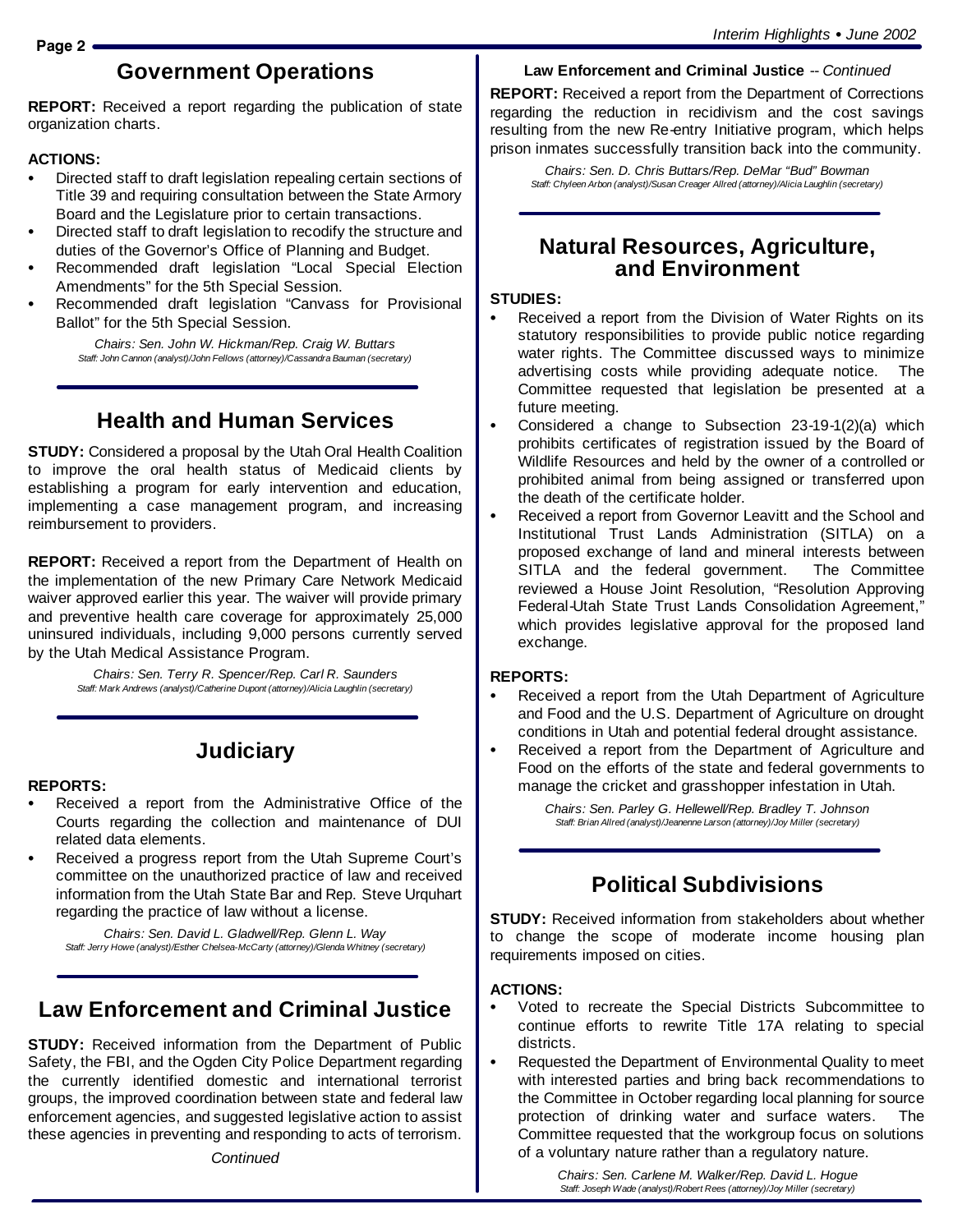## **Public Utilities and Technology**

#### **STUDIES:**

- Received a brief status report regarding meetings between the municipalities and rural electric providers on the use of condemnation powers in electric service cooperative territories.
- Received a presentation regarding the multi-state process involving PacifiCorp inter-jurisdictional issues. Topics included allocation of costs, restructuring and reorganization, mergers, and the multi-state process.

*Chairs: Sen. Leonard M. Blackham/Rep. John E. Swallow Staff: Richard North (analyst)/Patricia Owen (attorney)/Junie Anderson (secretary)*

## **Revenue and Taxation**

#### **STUDIES:**

- Received an update from the Utah League of Cities and Towns and representatives from the telecommunications industry regarding efforts to simplify telecommunications taxes.
- Reviewed several aspects of the property tax appeal process at the county level. The Committee considered the policy of presuming that the value established by a county assessor is correct in an appeal proceeding. The Committee also considered whether persons who are not licensed should be able to, for a fee, assist a taxpayer in a property tax appeal proceeding.
- Reviewed legislative proposals and received public comment regarding extending the property tax exemption for primary residences to secondary residences.

*Chairs: Sen. Curtis S. Bramble/Rep. Wayne A. Harper Staff: Bryant Howe (analyst)/Rebecca Rockwell (attorney)/Sandra Wissa (secretary)*

## **Transportation**

#### **REPORTS:**

- Received a report from the Utah Transit Authority on the light rail and commuter rail progress. The light rail extension to the University Medical Center is expected to be completed by late 2004. Environmental studies are underway on light rail extensions to West Valley City and West Jordan. Purchase of the commuter rail corridor is expected to be finalized by the end of this summer, and the first commuter rail between Salt Lake and Ogden is expected to be in place by the summer of 2007.
- Received a report from the Administrative Office of the Courts on the data collection of DUI related data elements needed for sentencing enhancement decisions made by prosecutors and judges.

**ACTION:** Requested that staff work with Rep. Hogue and the Tax Commission to prepare legislation to consolidate the process for the approval and issuance of special group license plates.

*Chairs: Sen. David H. Steele/Rep. Joseph G. Murray Staff: Benjamin Christensen (analyst)/Keith Woodwell (attorney)/Junie Anderson (secretary)*

## **Workforce Services & Community and Economic Development**

#### **STUDIES:**

- Discussed federal TANF (Temporary Assistance for Needy Families) regulations in relation to Utah's FEP (Family Employment Plan) which distributes TANF monies.
- Received a presentation on unemployment insurance and an update on Utah's \$61.1 million portion of the Reed Act Distribution.

*Chairs: Sen. Bevery Evans/Rep. Richard M. Siddoway Staff: Jami Momberger (analyst)/Jim Wilson (attorney)/Jennifer Markham (secretary)*

## **AMERICA'SLEGISLATORSBACKTOSCHOOLWEEK September 16 - 20, 2002**

*Coming Soon!* America's Legislators Back to School Week is designed to teach students what it is like to be a state legislator–to put them in the shoes of a legislator. By visiting local schools, legislators can help students understand the pressures, conflicts, and difficulties legislators face when trying to address public issues. Legislators canalso learnfirst hand what young people are thinking and how they feel about issues that affect their lives.

While legislators can answer questions and share students' input with other legislators, students can gain valuable insight into the legislative process and come away with a greater understanding of the legislator's role in a representative democracy as well as their own role as tomorrow's voters.

In July, more information about this event will be distributed to legislators. Materials will be available in hard copy and electronic format.

If you have questions contact:

Shelley Day Office of Legislative Research and General Counsel (801) 538-1032 shelleyday@utah.gov

or visit the NCSL website: http://www.ncsl.org/public/backsch.htm